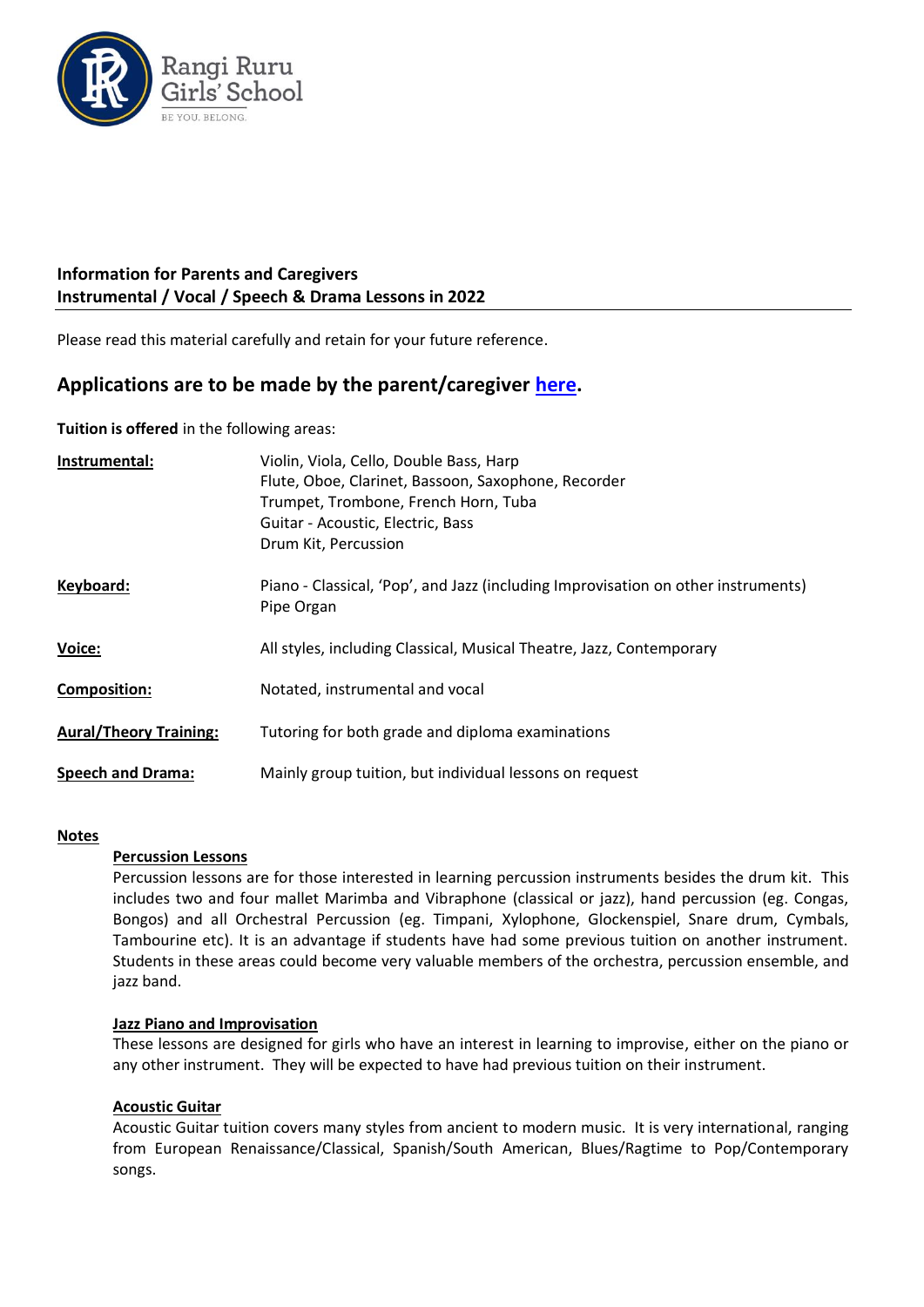| <b>Rangi ITM Tutors 2022</b>                             |                                        |
|----------------------------------------------------------|----------------------------------------|
| Applications are to be made by the parent/caregiver here |                                        |
| Bassoon                                                  | Melanie Chua                           |
| Cello                                                    | Alison Hansen                          |
| Clarinet                                                 | Jonathan Prior                         |
| Composition                                              | Philip Norman                          |
| Double Bass                                              | <b>Gerald Oliver</b>                   |
| Drum Kit                                                 | Andrew Couper                          |
| Flute                                                    | Margo Askin                            |
| French Horn                                              | Antonio Dimitrov                       |
| <b>Guitar Acoustic</b>                                   | David Smith                            |
| <b>Guitar Bass</b>                                       | Dougal Canard                          |
| <b>Guitar Electric</b>                                   | Dougal Canard                          |
| Harp                                                     | Helen Webby                            |
| Jazz Piano/Improvisation                                 | Dougal Canard                          |
| Oboe                                                     | Susan McKeich                          |
| Percussion                                               | Roanna Funcke                          |
| Piano - classical and pop                                | Melanie Chua                           |
| Piano - advanced classical                               | Tim Emerson (visiting tutor)           |
| Pipe Organ                                               | New appointment pending for 2022       |
| Saxophone                                                | Lana Law                               |
| Speech and Drama                                         | Lynn Williams (Years 11 - 13)          |
|                                                          | Hugh Morrison-Thomas (Years $7 - 10$ ) |
| Recorder                                                 | Susan McKeich                          |
| Theory of Music                                          | Melanie Chua                           |
| Trumpet                                                  | Antonio Dimitrov                       |
| Trumpet (advanced)                                       | <b>Thomas Eves</b>                     |
| Trombone and Tuba                                        | Antonio Dimitrov                       |
| Violin                                                   | Sarah McCracken                        |
| Voice - Classical, Music Theatre, Jazz, Contemporary     | <b>Helen Charlton</b>                  |
| Voice - Contemporary                                     | <b>Natalie Elms</b>                    |

- 1. **Tuition Quality**. Whilst the lessons are private by nature, it is the Director of Music's responsibility to monitor and guarantee standards. All tutors are required to complete a report on the students' progress, which will be included in the normal school reporting rounds.
- 2. **Lesson Length**. Most lessons are 30 minutes in duration unless the ITM tutor has made another arrangement with both the parent/caregiver and the student. Such lessons must have the approval of the Director of Music.

Some speech and drama lessons MAY go for 40 or 45-minutes. If this is the case the speech and drama tutor will discuss this with the parent/caregiver directly before making a final decision.

3. **Fees**. For 2022 lessons are charged at \$72.50 per hour.

| <b>Charge</b> | <b>Lesson Type</b>                                     |
|---------------|--------------------------------------------------------|
| \$36.25       | individual 30-minute lesson                            |
| \$25.90       | two students learning together, per 30-minute lesson   |
| \$20.55       | three students learning together, per 30-minute lesson |
|               |                                                        |
| \$50.00       | individual 40-minute lesson                            |
| \$34.55       | two students learning together, per 40-minute lesson   |
| \$27.40       | three students learning together, per 40-minute lesson |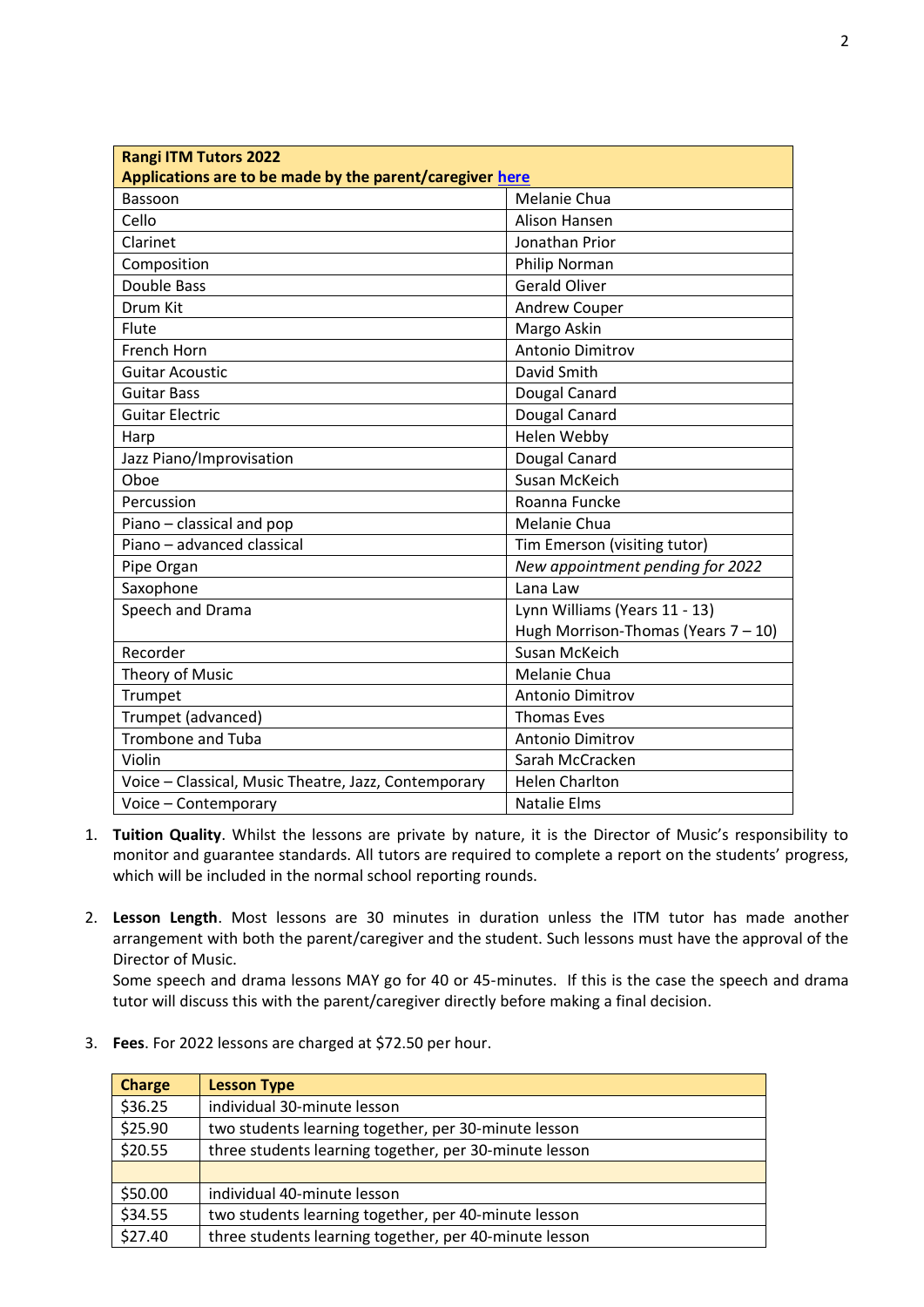| 555/<br>ر ے.ں ب | individual 45-minute lesson |
|-----------------|-----------------------------|

For students learning the Harp, there will be a nominal harp cartage fee per lesson. This will be organized by the Harp teacher and will be payable directly to her along with Instrument hire fee.

- 4. **Charging**. All lessons are charged through the Rangi Gold Sheet. Students sign for their lessons with the tutor as a record of attendance. Failure to notify a tutor or to attend means that such lessons will be charged for. Students are expected to take responsibility for remembering to attend their lessons every week. Parents/caregivers will be contacted where there are ongoing issues with regards to attendance.
- 5. **Termination of Lessons**. **It is expected that a student will learn for a full year.** If the student or parent/caregiver wishes to terminate tuition at the end of a term, or the end of a year, there is no penalty charge. However, if lessons are discontinued during any term of the year the penalty charge is the lesser of four weeks or the number of weeks until the end of the term in which notice is given. **Notice must be given by the parent/caregiver in writing directly to the tutor or to the Director of Music.**
- 6. **Accounts**. For enquiries regarding your ITM account please contact Angela Hirst in the Business Office, phone direct 03 9833 746, email [a.hirst@rangiruru.school.nz.](mailto:a.hirst@rangiruru.school.nz)
- 7. **ITM Cards**. All students will be issued with an ITM Card for them to leave class to attend their lessons. Orange cards are used for Music and Blue cards for Speech and Drama. This must always be carried, and the class teacher must sign the card before the student leaves class.
- 8. **Lesson times** are written on the student's orange/blue cards, and may be posted on studio noticeboards, messaged to students (and parents/caregivers emailed in some cases) via Teams or email. Students are asked to leave class five minutes before the lesson start time, so that they are ready to commence the lesson at the arranged time. If for any reason the student is unable to attend a lesson, it is their responsibility to:
	- Contact the tutor at least at least 24 hours before the lesson and arrange another suitable time. **Please ensure that your daughter has their tutor's contact details.**
	- In the event of being not able to get hold of the tutor please leave a message with the Music Department send an email to *i.kingsbury@rangiruru.school.nz.* It is important to remember that some tutors come into school for only one or two students, so consideration in this matter is appreciated.
	- In the event of sickness **please phone/text/teams message the tutor directly before 7.15am**. If you are unable to make direct contact the tutor then please contact the Music Department by email, as above. Provided the tutor has enough notification the missed lesson will not be charged for.
- 9. **Preference of Lesson Times**. Please note that lessons are **held during the school day**, and students will be required to **come out of class for them**. Most lesson times will rotate through a particular day so that disruption to the same class each week is minimised. Senior students are given preference for lesson times each week to fit in, if possible, around study periods / before school / lunchtimes.
- 10. **Group Lessons**. Most music lessons are taken on an individual basis, but may be available in a group, on request to the relevant ITM tutor. Most speech and drama lessons are taken in groups of two or three. To minimise disruption to the classroom teacher, group lessons of three students from the same class will be taken, if possible, either before/after school, or at lunchtimes.
- 11. **Number of Lessons**. No one student may learn more than **two options from the ITM programme that involves absences from their normal class programme.** In some circumstances this may be able to be negotiated in consultation with the Director of Music if other times are available. If after any of the PLP (Personal Learning Plan) interviews with students and parents / caregivers, it is noted that a student is not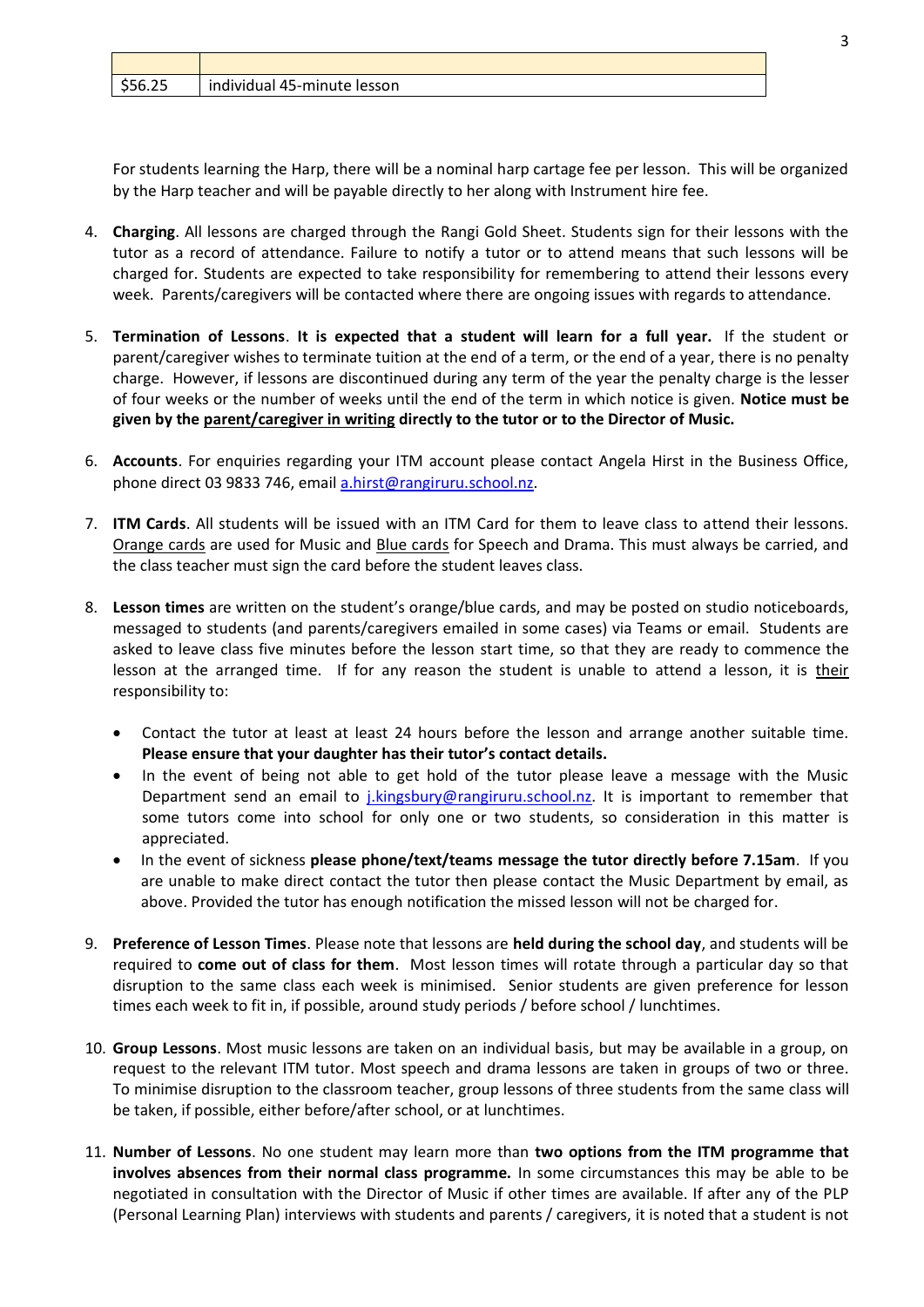coping with their schoolwork then her ITM programme will be reviewed by the Director of Music in consultation with her ITM tutor and parents / caregivers.

- 12. **Extra Lessons**. There should be no more than **one** lesson per week per discipline. If a student requires a second lesson during the week for any one discipline, then it will be held out of class time (before/after school, lunchtime).
- 13. **Music/Books/Incidentals**. All purchases of music, books, and incidentals such as strings and reeds will be charged to the gold sheet.
- 14. **Concerns**. If at any time parents / caregivers / students have any concerns over lessons it is important that the individual tutor is contacted or that you air your concerns with the Director of Music.
- 15. **Whole School Calendar Events**. For whole school/year group calendar events (e.g. athletic sports, swimming sports, camps, trips etc) lessons may be rescheduled if the ITM tutor and student wish to do so, but there is no obligation for either party.
- 16. **Catching up on Missed Work**. A student leaving a class to attend a lesson is expected to take responsibility for catching up on class work and required out of class learning. This can easily be done via Teams. It may also be useful for students to nominate a class 'buddy' who can assist with this should material not be available via Teams. Students must also take responsibility for changing their lesson time with their tutor should they find it conflicts with an assessment / test / trip.
- 17. **Goal Setting**. As part of a student's goal setting, they may wish to enter examinations run by providers such as the Royal Schools' of Music or Trinity College. Whilst these are not ideal for all students, they can be an excellent way of monitoring development and progress for some. If an ITM tutor wishes a student to sit an examination, they will be in contact with parents/caregivers directly to discuss details and entry requirements/fees.
- 18. **Hire of Instruments**. The school has a very limited number of instruments available for hire at a cost of either \$40 or \$45 per term, depending on the instrument hired. If there are none available, then arrangements can be made through [KBB Music.](https://www.kbbmusic.co.nz/rentals/) It is expected that hire instruments are available for the initial year of tuition only. Students may only hire for more than one year if there is no demand for new students to hire the instrument.
- 19. **Insurance of Instruments**. Parents must agree to insure all hired instruments to cover damage and theft.
- 20. **Boarder Practice**. Boarders may practice in the music department before and after school the Music Department is on open on school days from 7.30am – 5.30pm. There are pianos available in the Boarding House for practice during evenings and weekends.
- 21. **Performers' Evenings**. These are run once a term, usually on a Tuesday evening during the last week of each term. They are informal occasions where students gain valuable performance experience in front of a supportive audience. Parents/caregivers will be notified by email approximately one week before the concert if your daughter has been asked to perform at one of these evenings. The dates of these concerts will also be advertised in the Rangi Ruru Calendar.

#### **For further information please contact**

Janet Kingsbury Director of Music E-mail [j.kingsbury@rangiruru.school.nz](mailto:j.kingsbury@rangiruru.school.nz)